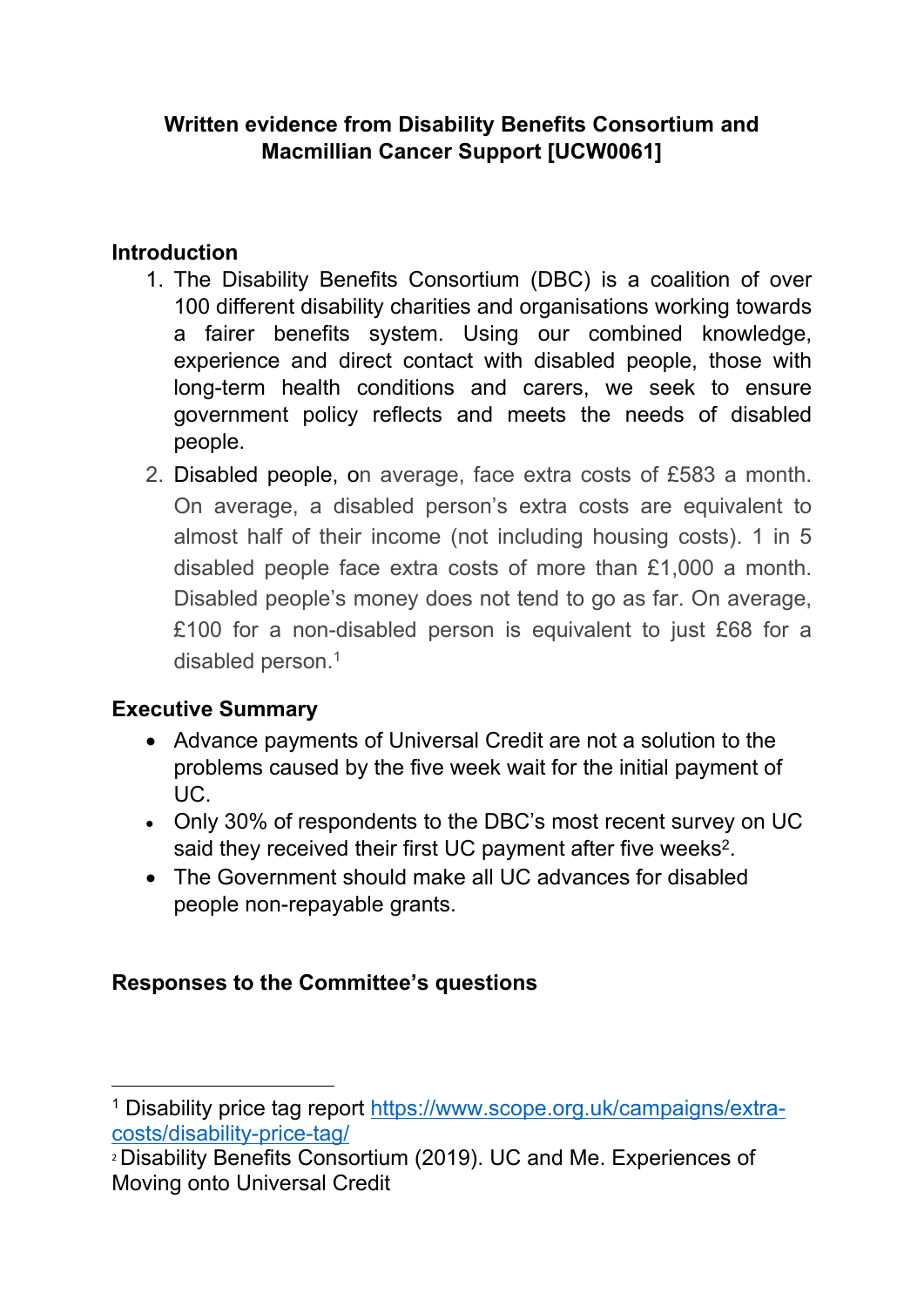**Question 1** To what extent have the mitigations the Government has introduced so far (e.g. advance payments) helped to reduce the negative impact of the five week wait for UC claimants?

- 3. The DBC acknowledges that advance payments of UC are preferable to no provision at all. However, advance payments are not a solution to the built-in delay, but an alternative problem, as they are in effect loans that will reduce claimants' incomes to very low levels as they are repaid.
- 4. Around 60% of new claimants take out an advance<sup>3</sup>, which indicates that most people cannot afford to wait five weeks to receive UC.
- 5. A survey of Macmillan Benefits Advisers, Jun-Oct 2018, found that 86% had supported people with cancer who experienced financial hardship during the five-week wait. 80% had supported people with cancer who had struggled to pay their mortgage or rent. And 76% had supported people with cancer who had cut back on household essentials while waiting for payment<sup>4</sup>.
- 6. Disabled people have told us that they are left with repayments on advances greater than they expected due to changes-in once they receive their first payment: 'they did give me an advance but when I took this I had no idea I was going to lose my severe disability payment and now they take £50 a month of my money and I am left short every month.'– respondent to DBC UCandMe survey.

'I've taken out a UC advance of £800 but I don't want to take anymore as I don't know if or how much UC I'll get… 5 weeks with no income and no way to tell if or when any money will arrive is impossible.' – respondent to DBC UCandMe survey.

**Question 1a** What problems do claimants still experience during the five week wait?

7. Administrative delays and errors mean people can wait even longer than five weeks before receiving their first UC payment. Delays often occur during the assessment phase of UC and these delays are often complex and difficult to resolve. For example, evidence from Macmillan's network of benefits advisers indicates that people with cancer are experiencing delays in referrals to a

<sup>3</sup> Parliamentary Question 190996, November 2018

<sup>4</sup> Macmillan survey of Macmillan Benefits Advisers, Jun-Oct 2018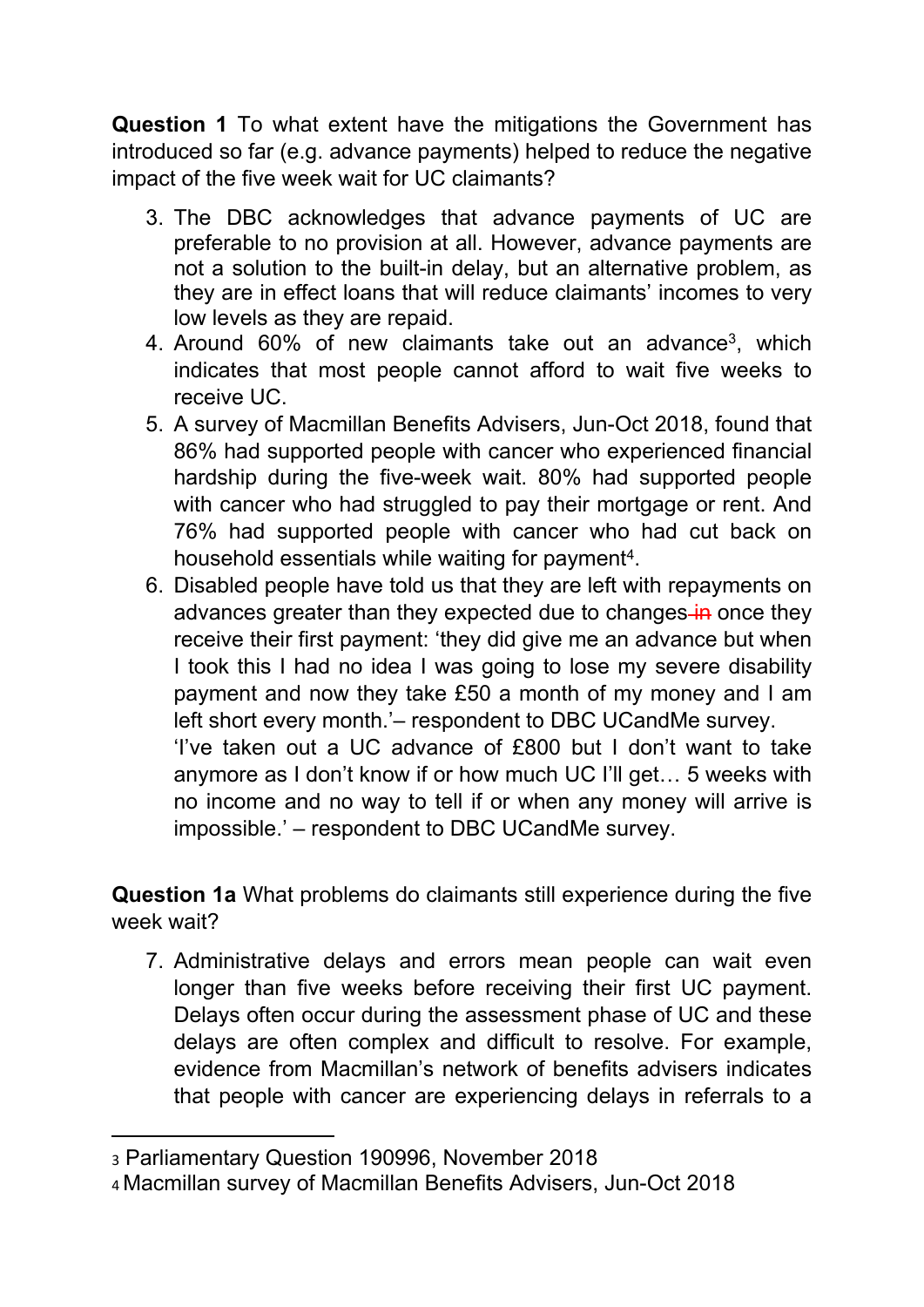Work Capability Assessment (WCA), including cases of people waiting longer than four weeks to receive a UC50 (WCA questionnaire).

- 8. Only 30% of respondents to the DBC's most recent survey on UC said they received their first UC payment after five weeks, with 17% having to wait nine weeks or more for their first payment. 'Over 12 weeks on the phone every day with no help what so ever.' UCandMe survey respondent.<sup>5</sup>
- 9. 'One of my clients has now fallen into rent arrears due to the waiting time for Universal Credit to be processed.' – Macmillan Welfare Rights Adviser.
- 10. Analysis from the Trussell Trust has found that food banks have seen an average 30% increase in referrals 12 months after UC is rolled out in their local authority $6$ . This increase could be linked to number of factors within UC, including the five week wait.
- 11. 30% of respondents to the DBC's UCandMe survey told us that they couldn't afford to eat and 31% had to go to a foodbank due to the wait for their first payment.
- 12. Data from The Riverside Group shows average rent arrears for UC tenants have increased during the period where UC has been rolled out. Claimants on UC have seen a 42% increase in average rent arrears, compared to a 20% fall for Housing Benefit claimants, since rollout began in 2015. In eight locations where the UC tenant caseload is highest, rent arrears for tenants on UC rise by 31%, while Housing Benefit claimants' arrears fall, 12 months after full UC rollout in their area.<sup>7</sup>
- 13. These figures are similar to those reported to us by disabled people, as 39% fell behind with rent or mortgage payments and in extreme cases (for 2% of respondents) this led to being evicted from their home.
- 14. Evidence from the Royal British Legion has shown that the five week wait for payment, can have an impact on the health and wellbeing of veterans of the UK Armed Forces, especially those

<sup>6</sup> #5weekstoolong p7 [https://www.trusselltrust.org/wp](https://www.trusselltrust.org/wp-content/uploads/sites/2/2019/09/PolicyReport_Final_ForWeb.pdf)[content/uploads/sites/2/2019/09/PolicyReport\\_Final\\_ForWeb.pdf](https://www.trusselltrust.org/wp-content/uploads/sites/2/2019/09/PolicyReport_Final_ForWeb.pdf) <sup>7</sup> [https://www.trusselltrust.org/wp-](https://www.trusselltrust.org/wp-content/uploads/sites/2/2019/09/PolicyReport_Final_ForWeb.pdf)

<sup>5</sup> Disability Benefits Consortium (2019). UC and Me. Experiences of Moving onto Universal Credit

[content/uploads/sites/2/2019/09/PolicyReport\\_Final\\_ForWeb.pdf](https://www.trusselltrust.org/wp-content/uploads/sites/2/2019/09/PolicyReport_Final_ForWeb.pdf)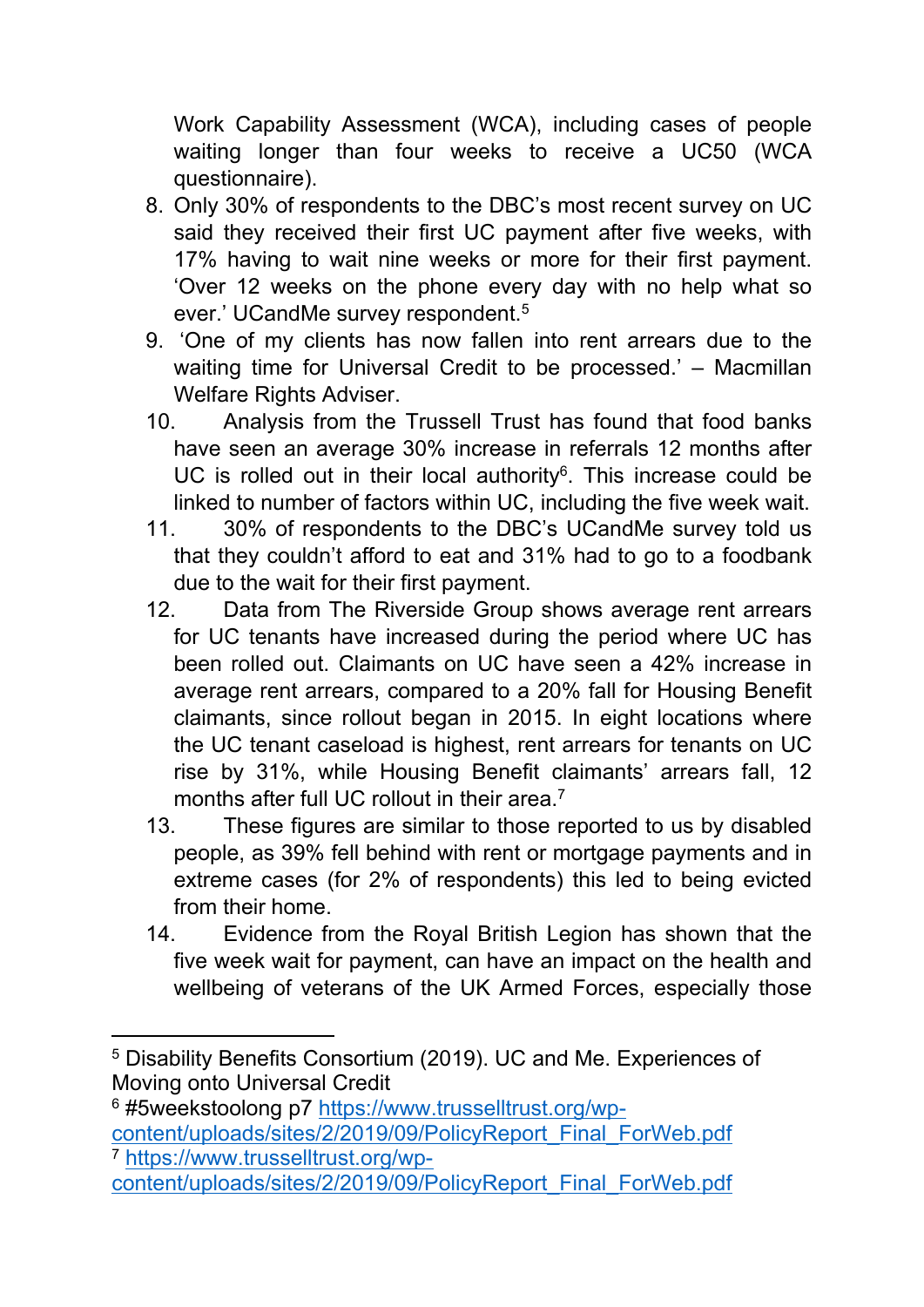who are wounded, injured or sick and have significant disability from their time in Service. These veterans may have to use compensation payments from either the War Pensions Scheme (for those injured before 5 April 2005) or The Armed Forces Compensation Scheme (for those injured after 5 April 2005)<sup>8</sup>. These payments are awarded in recognition of the pain and loss of amenity experienced by injured veterans<sup>9</sup>.

- 15. The Royal British Legion reported that disabled veterans with compensation often used these payments to cover their living costs during the 5 week wait. 61% of respondents to an online survey run by the Legion used their compensation to avoid falling into debt during this period by covering essential living costs such as food and utilities with their compensation.<sup>10</sup>
- 16. In addition to the financial impact of the 5 week wait for many wounded, injured and sick veterans, there has been an impact on their overall wellbeing including health and relationships. The Legion has anecdotal evidence of veterans who are medically discharged from Service and had to claim UC. For example, one veteran who was medically discharged and had to claim UC was not expecting to find himself unable to cover his living costs for five weeks. The process of transition from the armed forces to civilian life, whilst trying to manage a life changing injury, was already a time of significant upheaval that caused stress and anxiety.
- 17. Across all disabled people who responded to the UCandMe survey, the most common experience as a result of the wait for first UC payment was having to borrow money from friends or family (66% of respondents). However, 20% told us they took out credit cards or loans in order to manage the wait, building up problems further down the line. 'I had to use credit cards to make ends meet…I was unable to make payments to my credit cards

<sup>8</sup> Claim if you were injured while serving in the armed forces <https://www.gov.uk/claim-for-injury-received-while-serving/what-youll-get> (accessed 16 April 2020)

<sup>9</sup> Ministry of Defence, The Review of the Armed Forces Compensation Scheme p.27 (2010)

<sup>10</sup> The Royal British Legion - Survey on Welfare Benefits and Armed Forces Compensation (2019)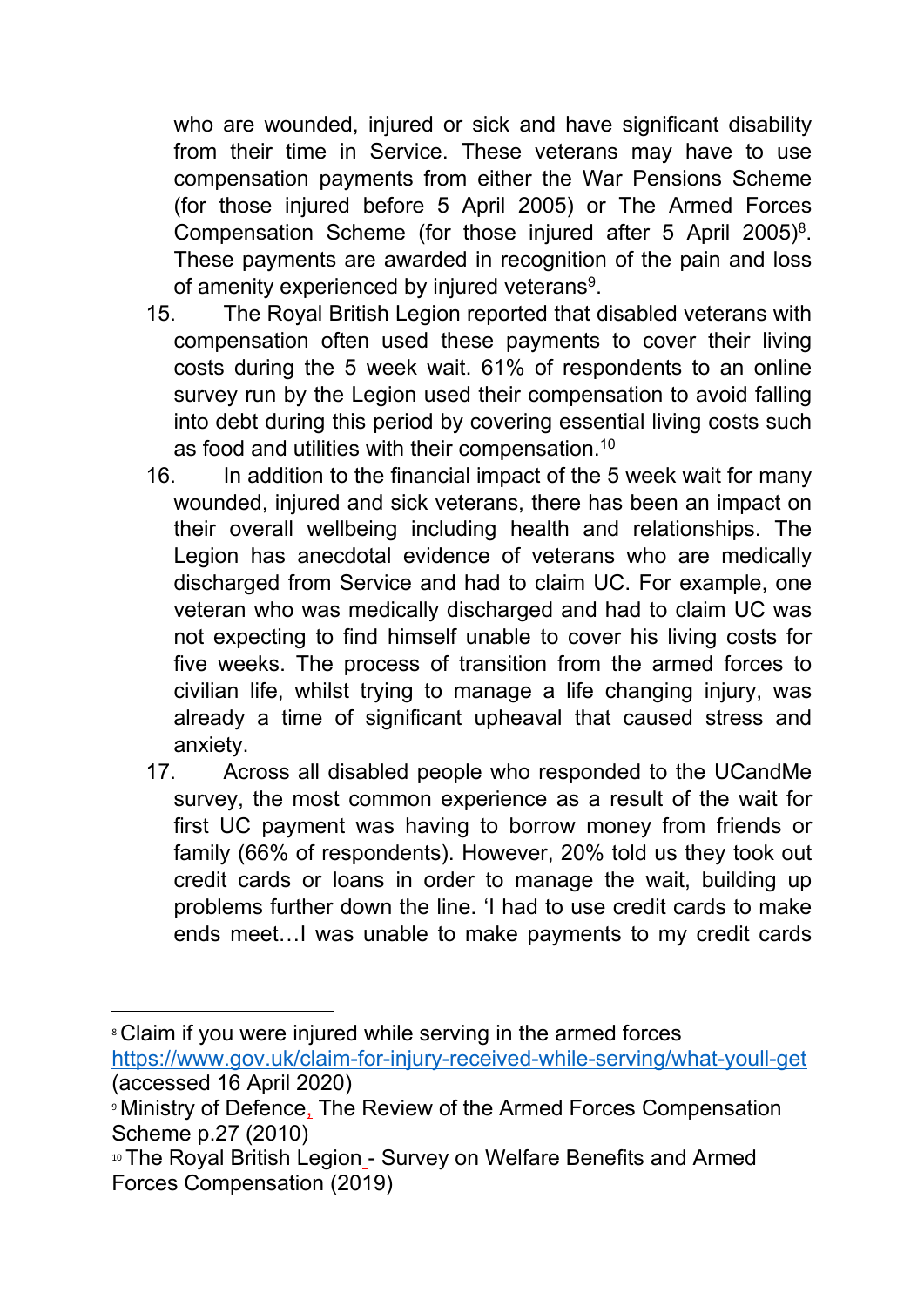and as a result I defaulted which has now had a huge impact on my credit score.

I also had a debt with the DWP as a result of an advance which took over a year to pay back' *–* UCandMe survey respondent.

**Question 2** What is the best way of offsetting the impact of the five week wait?

18. The Government should make all UC advances for disabled people non-repayable grants.

**Question 2a** Is it possible to estimate how much this would cost the Department?

19. The DBC is not in a position to answer this question. Research conducted by Policy in Practice estimates the costs to be £1 billion to provide grants to those who are experiencing a financial impact due to the five-week wait.<sup>11</sup>

**Question 2b** Is it possible to estimate any costs or savings to third parties (for example, support organisations)?

20. The DBC does not hold enough data to sufficiently answer this question. We know that support services are currently supporting people who are claiming UC, however it is not possible to estimate what savings would be made by these organisations if the five week wait was removed.

**Question 3** Are different mitigating options needed for different groups of claimants?

21. Our submission is based on the experiences of disabled people, but it is very probable that loans and consequent repayments also cause problems for other groups of UC claimants.

<sup>11</sup> Financial resilience and the transition to Universal Credit, p10 [http://policyinpractice.co.uk/wp-content/uploads/Universal-Credit-and-](http://policyinpractice.co.uk/wp-content/uploads/Universal-Credit-and-Financial-Resilience-190919-Full-report.pdf)[Financial-Resilience-190919-Full-report.pdf](http://policyinpractice.co.uk/wp-content/uploads/Universal-Credit-and-Financial-Resilience-190919-Full-report.pdf)